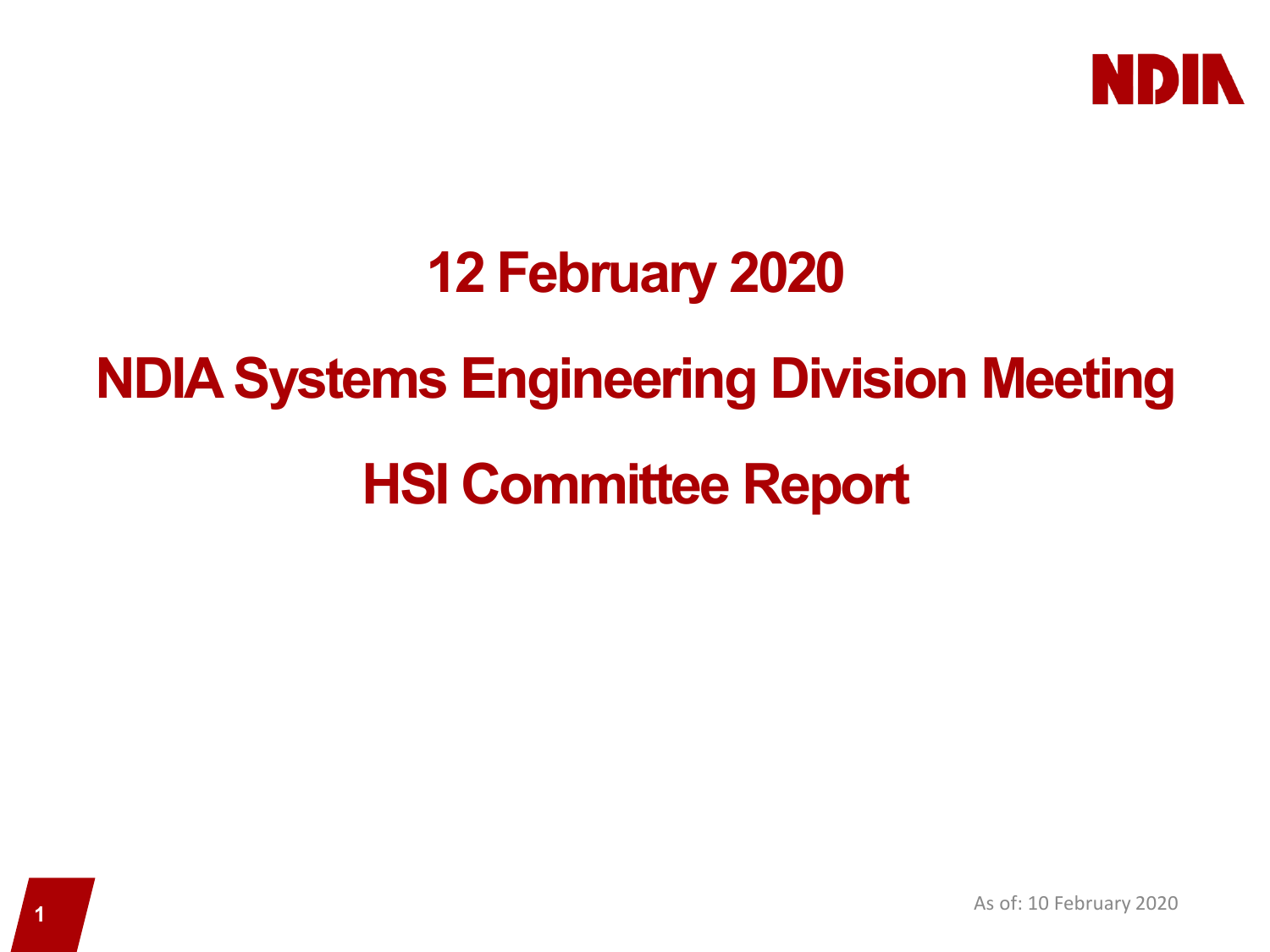# **HSI Status Update**



| <b>2020 Tasks</b>                                                               | <b>Status</b> | Accomplishments (deliverables, etc.)                                                                                                                                      |
|---------------------------------------------------------------------------------|---------------|---------------------------------------------------------------------------------------------------------------------------------------------------------------------------|
| Rebuild core HSI committee and<br>re-establish OSD POCs                         | In progress   | • Identifying core committee members<br>• Met with Andy Monje and OSD HSI support to<br>discuss NDIA HSI way-forward<br>• Secured OSD HSI presentation for annual meeting |
| Support annual conference<br>planning                                           | In progress   | • Participate in planning calls<br>Disseminate conference announcement<br>$\bullet$                                                                                       |
| Collaborate with other NDIA HSI<br>efforts (Divisions, workshops,<br>tracks)    | In progress   | • Coordinated with NDIA HQ to identify other<br>divisions with HSI themes/tracks<br>Standing by for NDIA collaboration site                                               |
| <b>Support DoD Joint HSI Working</b><br><b>Group Capability Gap initiatives</b> | Initiated     | • Established OSD and Joint HSI Working Group POC<br>to collaborate on outreach activities                                                                                |
| Support use case development<br>for new 5000.02T, AAF, and HSI<br>policy        | Initiated     | Held meeting with OSD HSI rep to outline NDIA<br>$\bullet$<br>HSI committee activities in support of new<br>acquisition policy                                            |
| Support development of<br>industry standards and best<br><b>practices</b>       | In progress   | Coordination and Planning initiated with SAE G-45<br>$\bullet$<br>HSI Committee on coordination for 2020 and<br>status of technical committee work<br>of 10 February 2020 |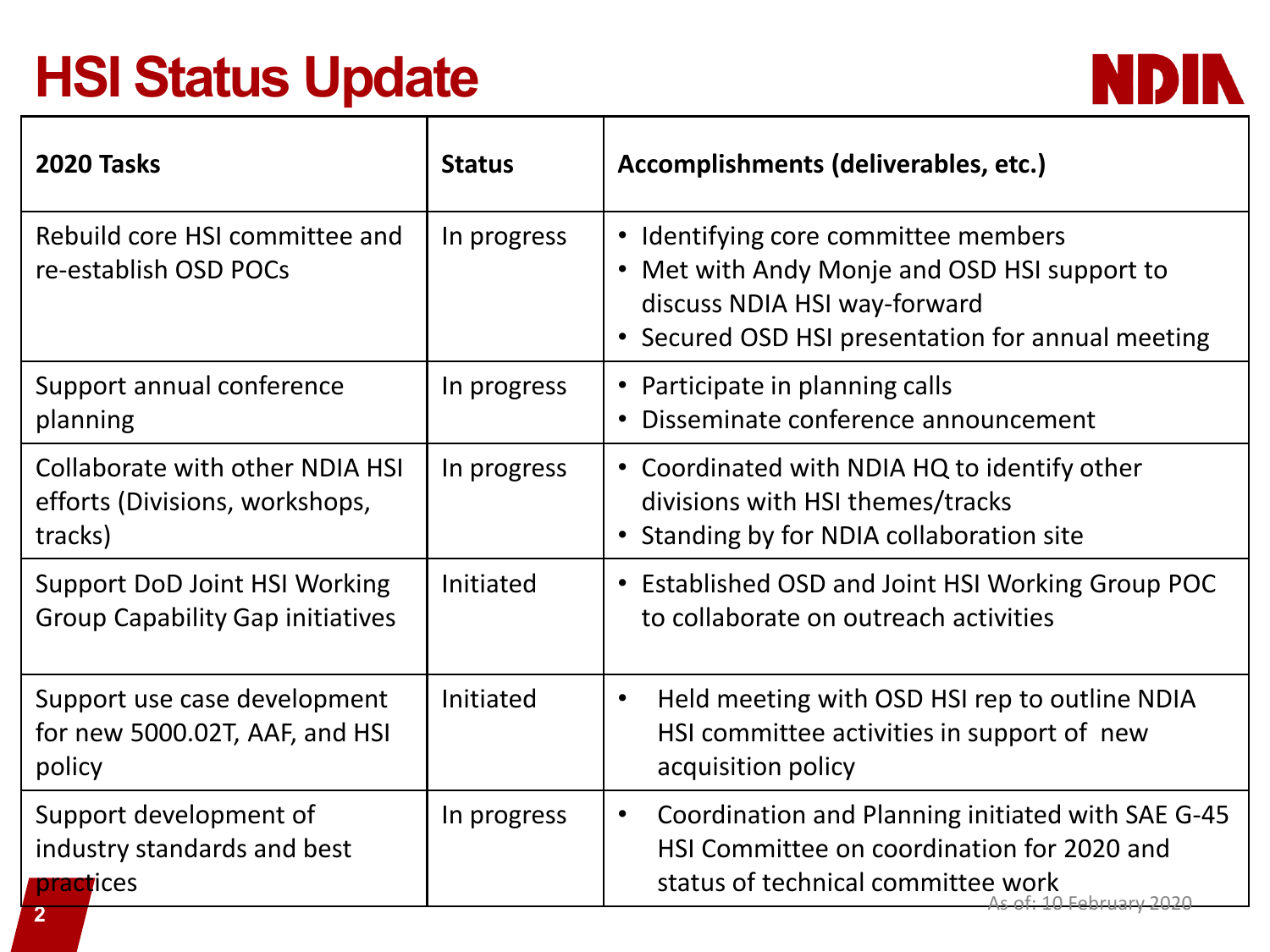# **HSI Committee Meeting Information**



- **Date: TBD**
- **Time:**
- **Location:**
- **Call-in Number:**
- **Web Link:**
- **Meeting Agenda:**